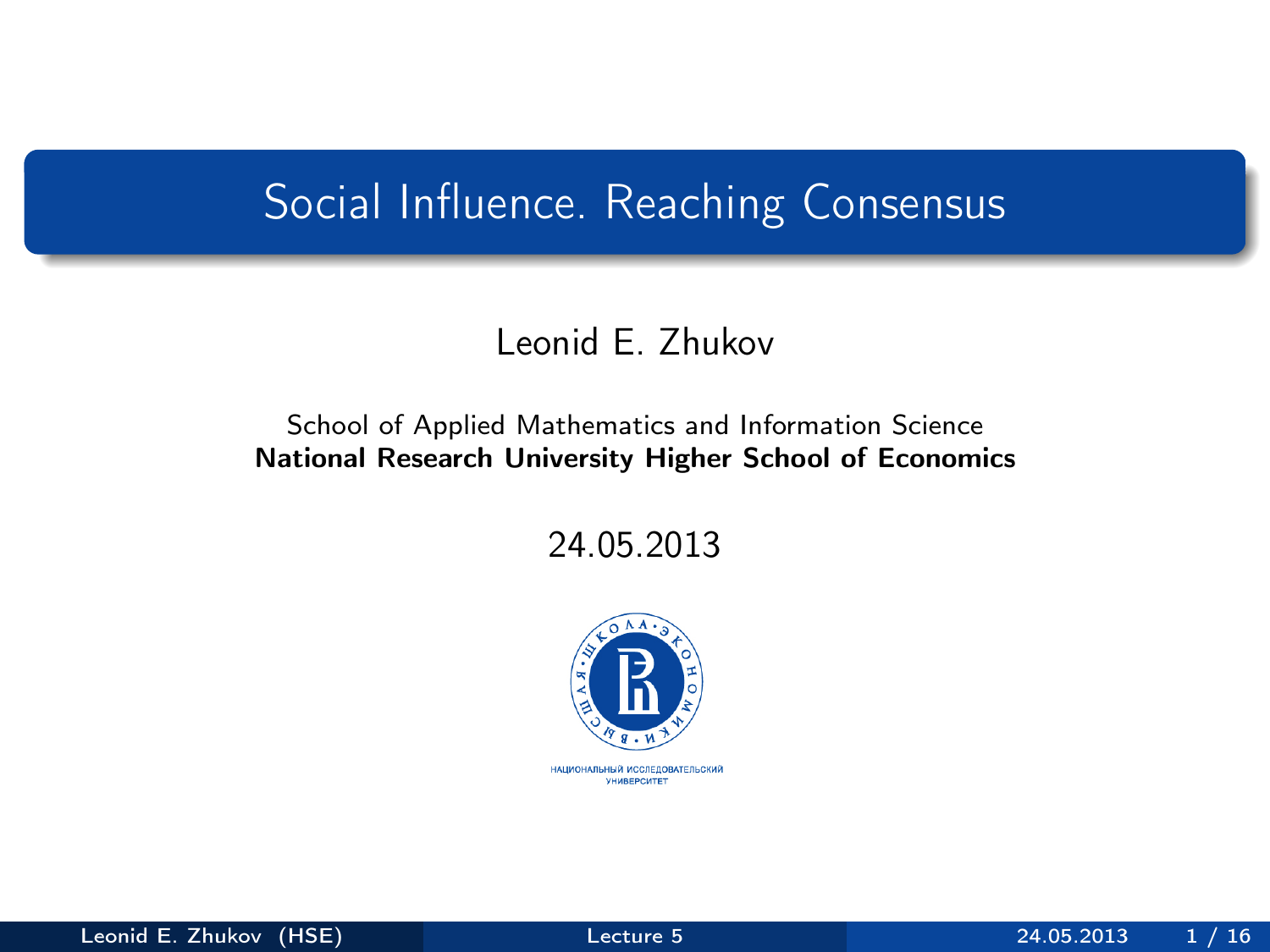Reaching a Consensus, Morris DeGroot 1974

Consensus  $=$  mutual agreement on a subject among group of people

- Group of people with opinions on the subject
- Can a common belief be reached?
- How long would it take?
- How each individual belief contribure to consensus?
- Which individuals have the most influence over final beliefs?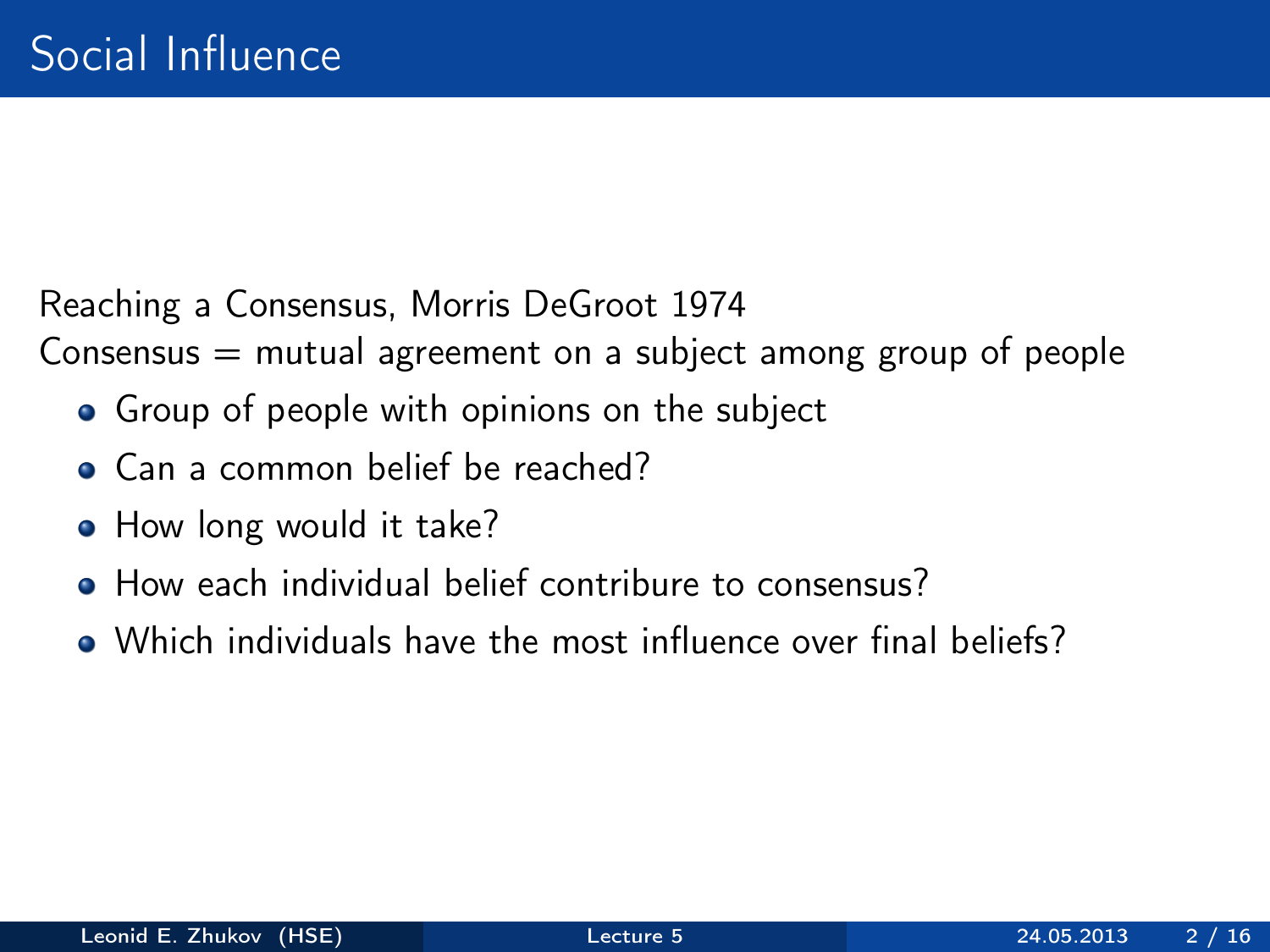- Opinion  $p_i(t) \in [0..1]$ ,
- $T_{ij}$  is weight on the opinion of others,  $i \rightarrow j$ , how much i "listens to opnion"of j
- $\sum_j \mathcal{T}_{ij} = 1$ , raw-stochastic matrix
- **•** Opinion update

$$
\rho_i(t+1) = \sum_j \, T_{ij} \rho_j(t)
$$

• Consensus is reached if

$$
\exists \lim_{t\to\infty} p_i(t) = p^{\infty}
$$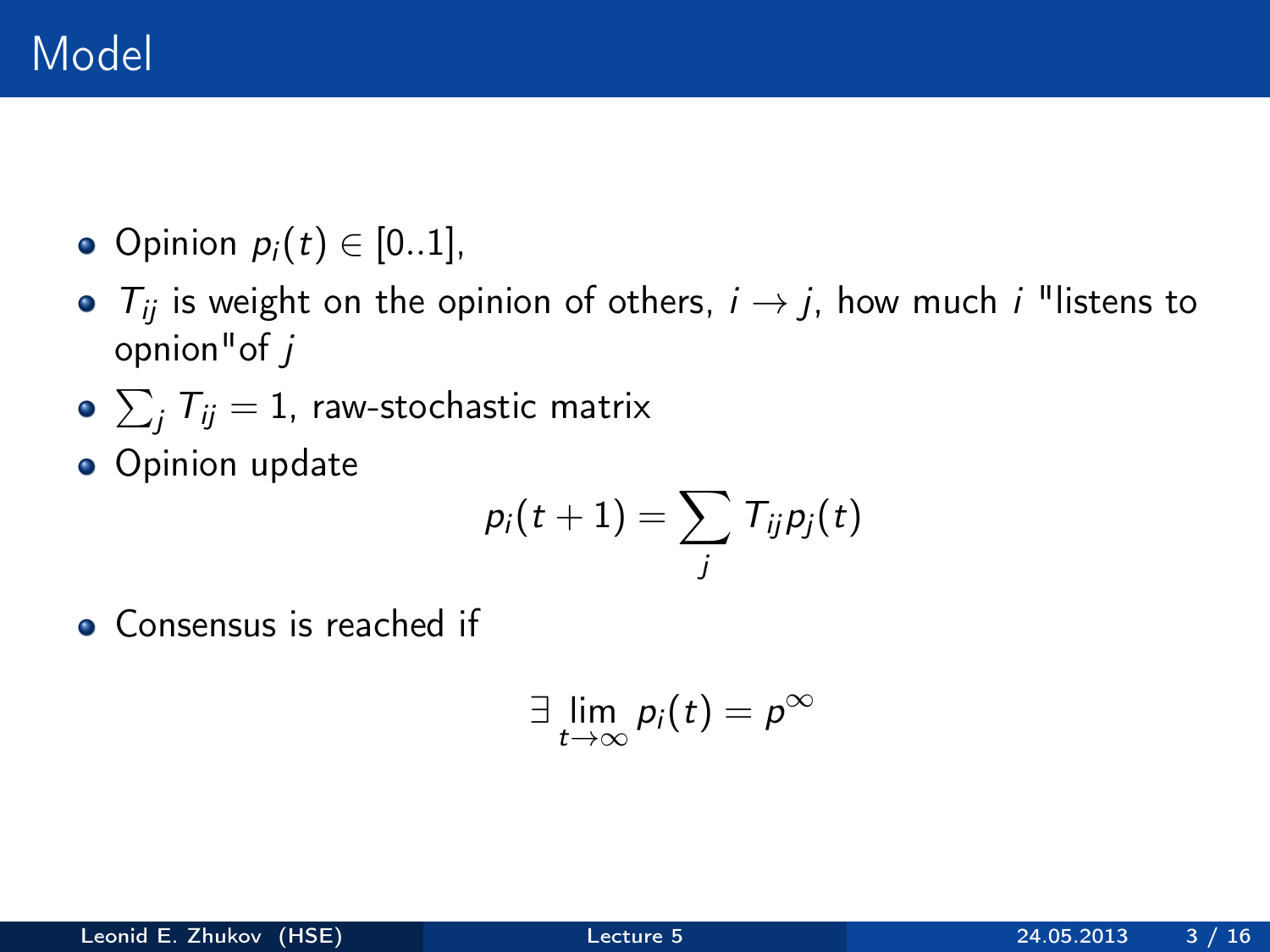Example 1



$$
\mathcal{T} = \begin{pmatrix} 1/3 & 1/3 & 1/3 \\ 1/2 & 1/2 & 0 \\ 0 & 1/4 & 3/4 \end{pmatrix}
$$

Leonid E. Zhukov (HSE) [Lecture 5](#page-0-0) 24.05.2013 4 / 16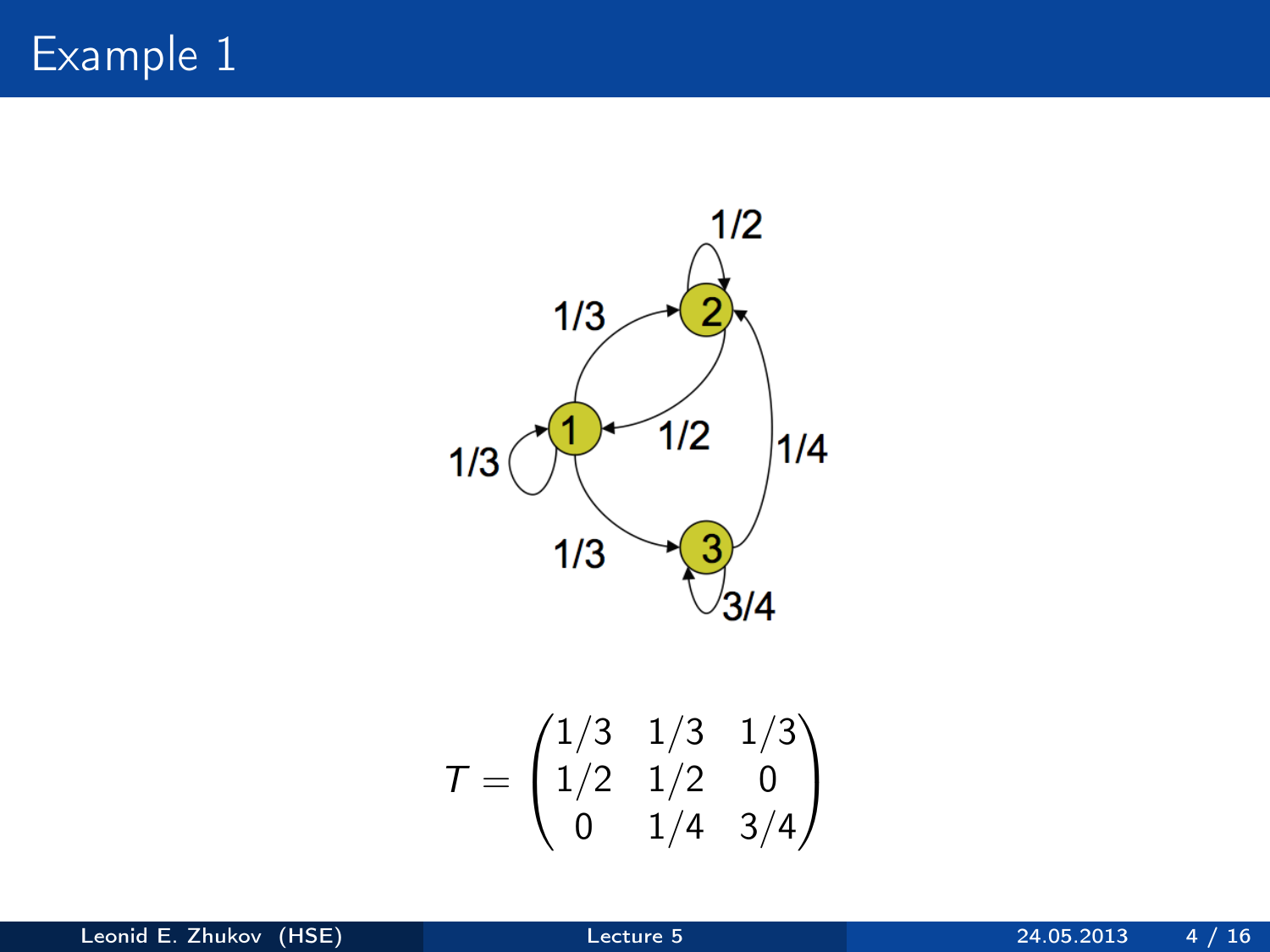# Example 1

**o** Initial beliefs

$$
p(0) = \begin{pmatrix} 1 \\ 0 \\ 0 \end{pmatrix}
$$

**•** Updating

$$
p(1) = Tp(0) = \begin{pmatrix} 1/3 & 1/3 & 1/3 \\ 1/2 & 1/2 & 0 \\ 0 & 1/4 & 3/4 \end{pmatrix} \begin{pmatrix} 1 \\ 0 \\ 0 \end{pmatrix} = \begin{pmatrix} 1/3 \\ 1/2 \\ 0 \end{pmatrix}
$$

$$
p(2) = Tp(1) = \begin{pmatrix} 1/3 & 1/3 & 1/3 \\ 1/2 & 1/2 & 0 \\ 0 & 1/4 & 3/4 \end{pmatrix} \begin{pmatrix} 1/3 \\ 1/2 \\ 0 \end{pmatrix} = \begin{pmatrix} 5/18 \\ 5/12 \\ 1/8 \end{pmatrix}
$$

**•** Consensus

$$
p(t) = Tp(t-1) = Ttp(0) \rightarrow \begin{pmatrix} 3/11 \\ 3/11 \\ 3/11 \end{pmatrix}
$$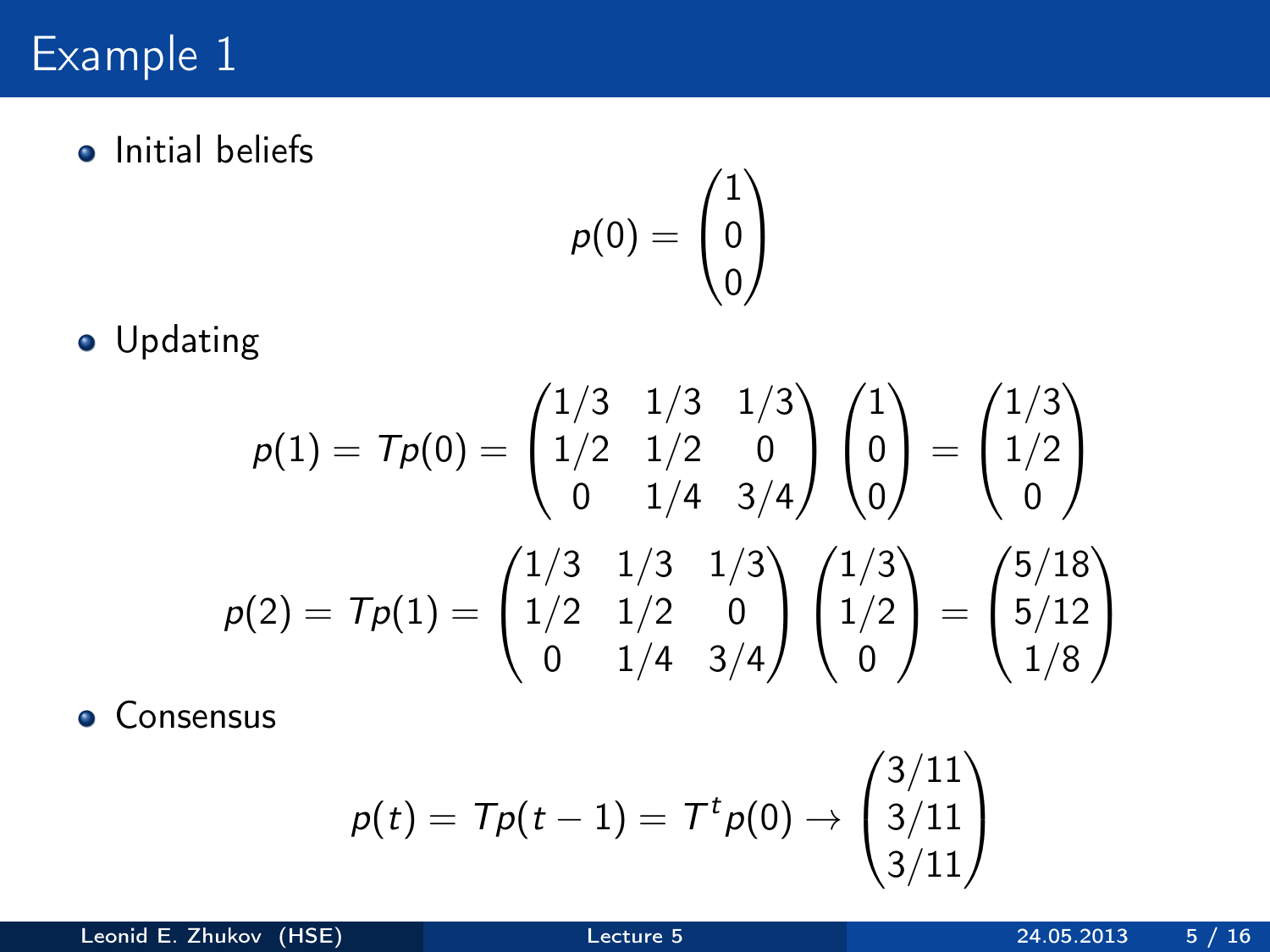

$$
\mathcal{T} = \begin{pmatrix} 0 & 1/2 & 1/2 \\ 1 & 0 & 0 \\ 1 & 0 & 0 \end{pmatrix}
$$

Leonid E. Zhukov (HSE) [Lecture 5](#page-0-0) 24.05.2013 6 / 16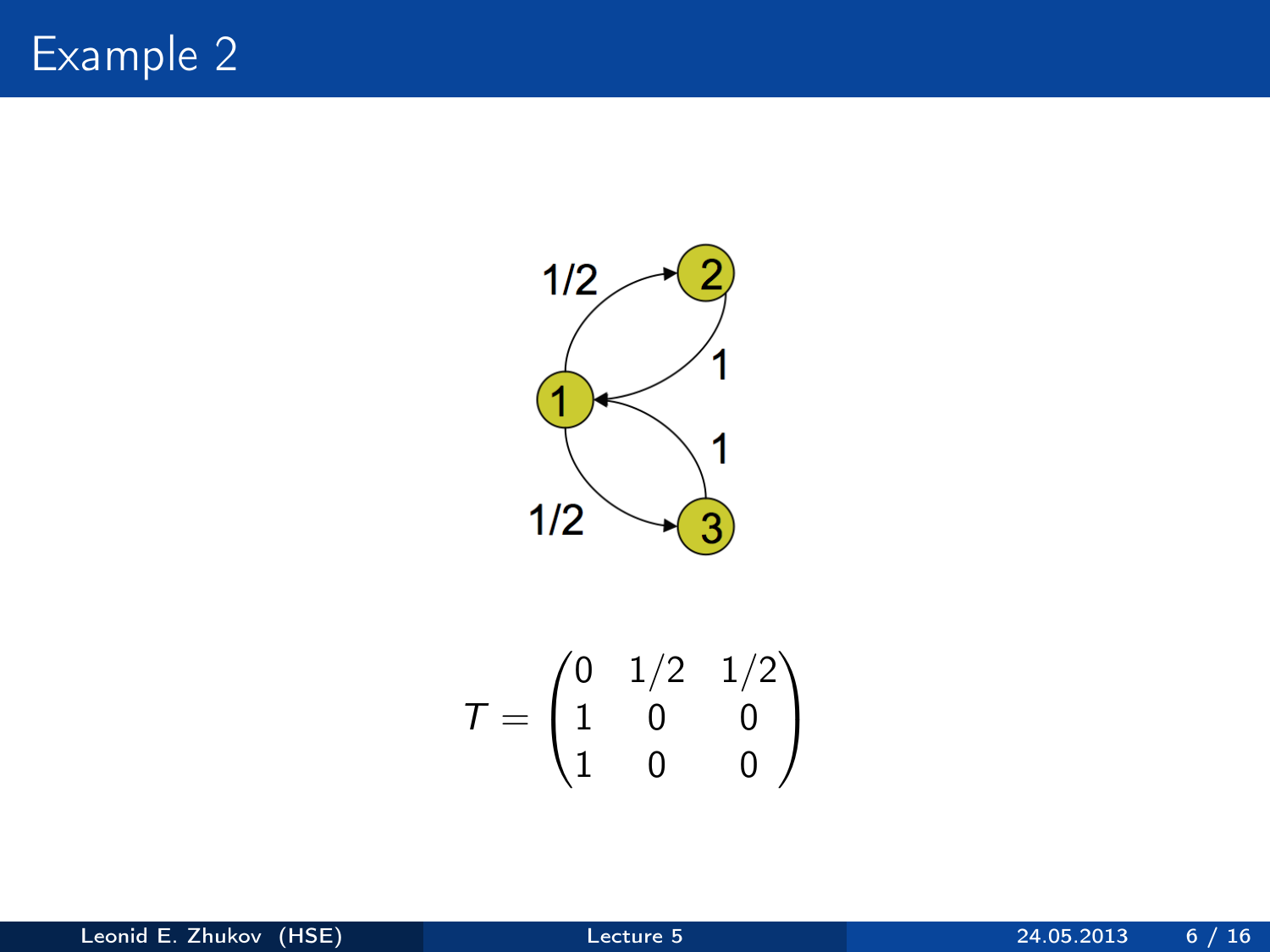### Example 2

**•** Initial beliefs

$$
\rho(0)=\begin{pmatrix}1\\0\\0\end{pmatrix}
$$

**•** Updating

$$
p(1) = Tp(0) = \begin{pmatrix} 0 & 1/2 & 1/2 \\ 1 & 0 & 0 \\ 1 & 0 & 0 \end{pmatrix} \begin{pmatrix} 1 \\ 0 \\ 0 \end{pmatrix} = \begin{pmatrix} 0 \\ 1 \\ 1 \end{pmatrix}
$$

$$
p(2) = Tp(1) = \begin{pmatrix} 0 & 1/2 & 1/2 \\ 1 & 0 & 0 \\ 1 & 0 & 0 \end{pmatrix} \begin{pmatrix} 0 \\ 1 \\ 1 \end{pmatrix} = \begin{pmatrix} 1 \\ 0 \\ 0 \end{pmatrix}
$$

**•** Consensus

$$
\nexists \lim_{t\to\infty} T^t \rho(0)
$$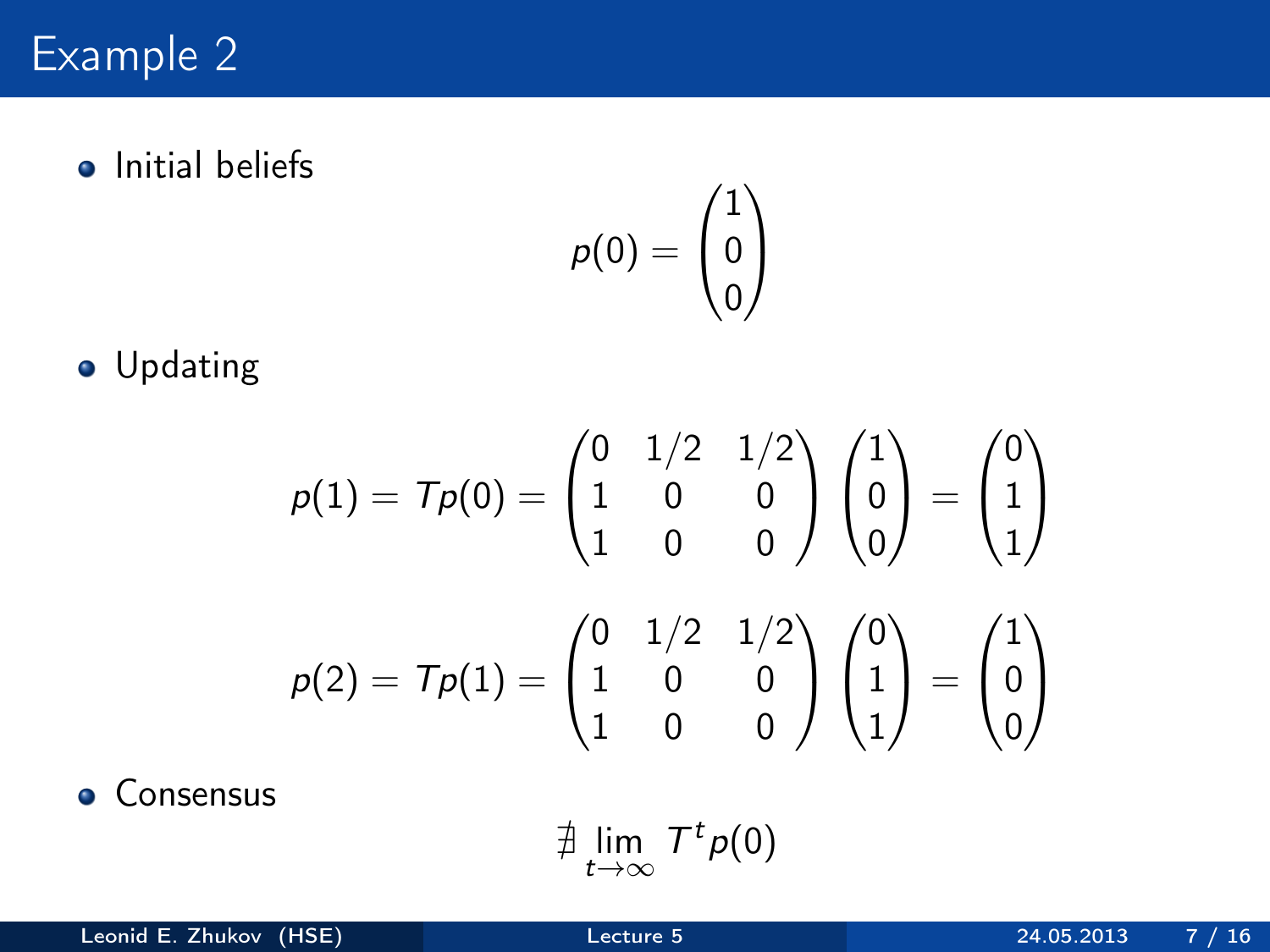### Linear algebra, Graph theory, Markov chain theory. Perron & Frobenius, 1912

### Theorem

Let A be a square non-negative  $A_{ii} \geq 0$  irreducable matrix and  $\rho(A) =$  max $_i(|\lambda_i|)$  its spectral radius. Then 1.  $\rho(A) > 0$  and  $\lambda_0 = \rho(A)$  is an eigenvalue with multiplicity one 2. Left and right eigenvectors associated with  $\lambda_0$  are strictly positive 3. Any other eigenvalue  $|\lambda| < \rho(A)$ 4. min $_{i}\sum_{j}A_{ij}\leq\rho(A)\leq$  max $_{i}\sum_{j}A_{ij}$ 

Reducible matrix:

$$
P^T A P = \begin{pmatrix} B & C \\ 0 & D \end{pmatrix}
$$

Irreducable matrix  $=$  strongly connected graph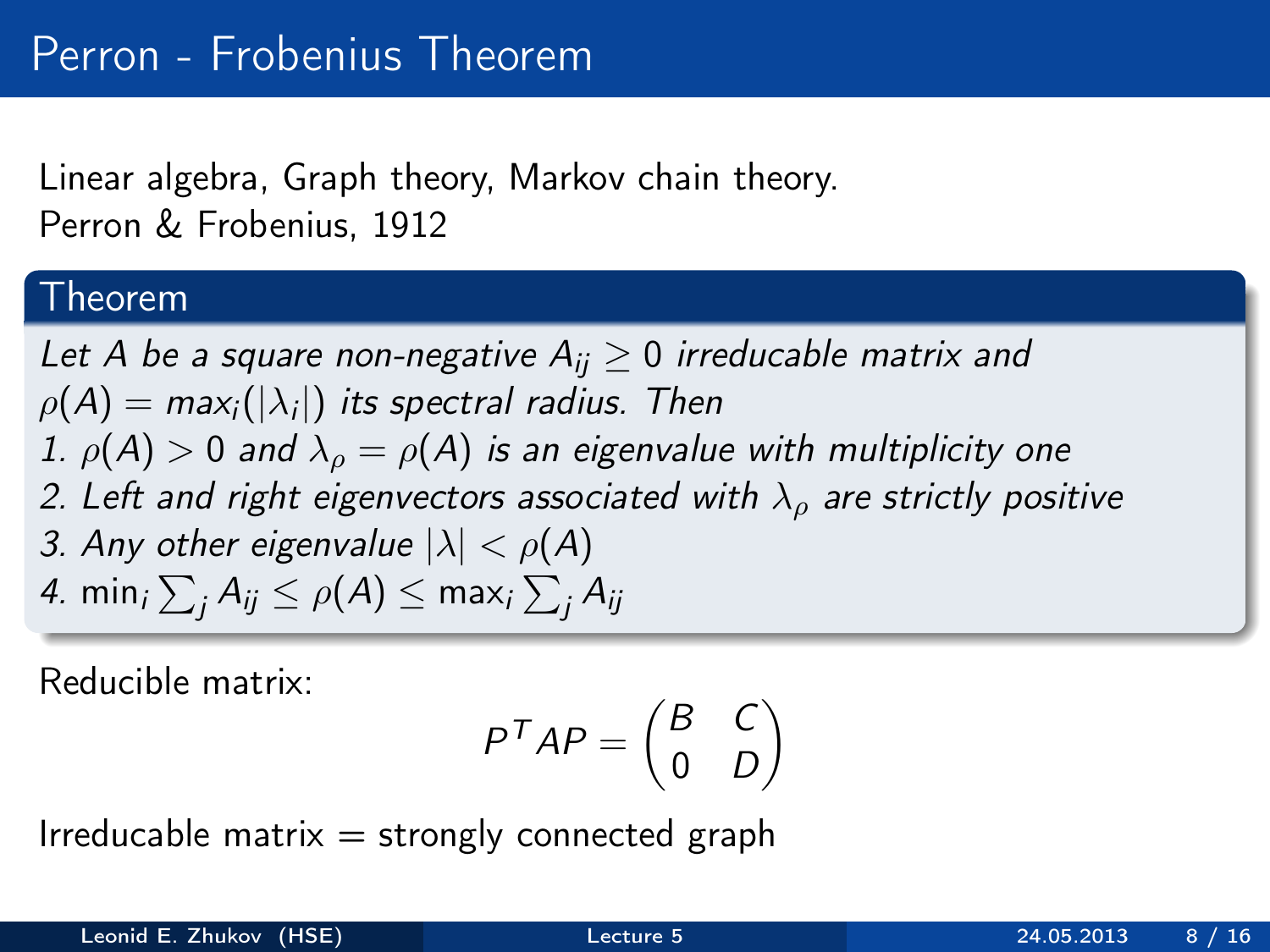Example 1:

$$
\mathbf{T} = \begin{pmatrix} 1/3 & 1/3 & 1/3 \\ 1/2 & 1/2 & 0 \\ 0 & 1/4 & 3/4 \end{pmatrix}
$$
  
Right:  $\mathbf{Tp} = \lambda \mathbf{p}$ ,  $\lambda = \{1, 0.5, 0.083\}$ ,  $p_1 = \begin{pmatrix} 0.58 \\ 0.58 \\ 0.58 \end{pmatrix}$   
Left:  $\mathbf{pT} = \mathbf{p}\lambda$ ,  $\lambda = \{1, 0.5, 0.083\}$ ,  $p_1 = (0.46, 0.62, 0.62)$ 

Example 2:

$$
\mathbf{T} = \begin{pmatrix} 0 & 1/2 & 1/2 \\ 1 & 0 & 0 \\ 1 & 0 & 0 \end{pmatrix}
$$
  
Right:  $\mathbf{Tp} = \lambda \mathbf{p}, \ \lambda = \{1, 0, -1\}, \ p_1 = \begin{pmatrix} 0.58 \\ 0.58 \\ 0.58 \end{pmatrix}$   
Left:  $\mathbf{pT} = \mathbf{p}\lambda, \ \lambda = \{1, 0, -1\}, \ p_1 = (0.82, 0.41, 0.41)$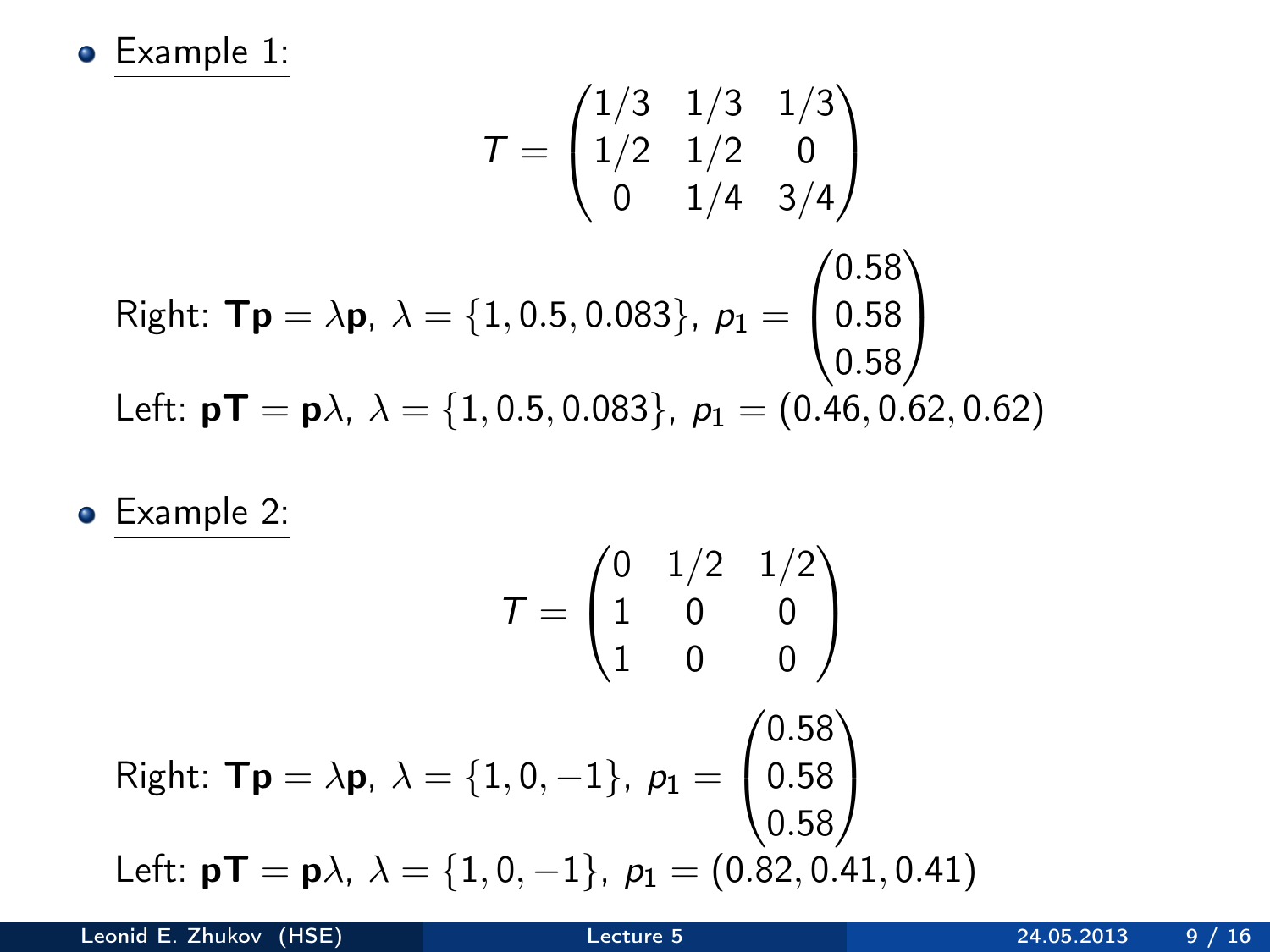- **T** row-stochastic (right stocastic) matrix , i.e.  $T_{ij} \geq 0, \, \sum_j T_{ij} = 1$
- Perron-Frobenius: if **A** stochastic, then  $\lambda_o = \rho(A) = 1$
- If **A** row stochastic, it has right eigenvector  $e = (1, 1, ...1)^T$ ,  $A$ e $=\lambda$ e,  $\sum_{j}A_{ij}$ e $_{i}=1\cdot$  e $_{i}$ ,  $\lambda=1$
- T: has largest eigenvalue  $\lambda_1 = 1$  $Tp = \lambda p$  - corresponding right (column) eigenvector  $p_1 = e = (1, 1, ... 1)^T = const$  $pT = p\lambda$ , - corresponding left (row) eigenvector all positive  $p_{1i} > 0$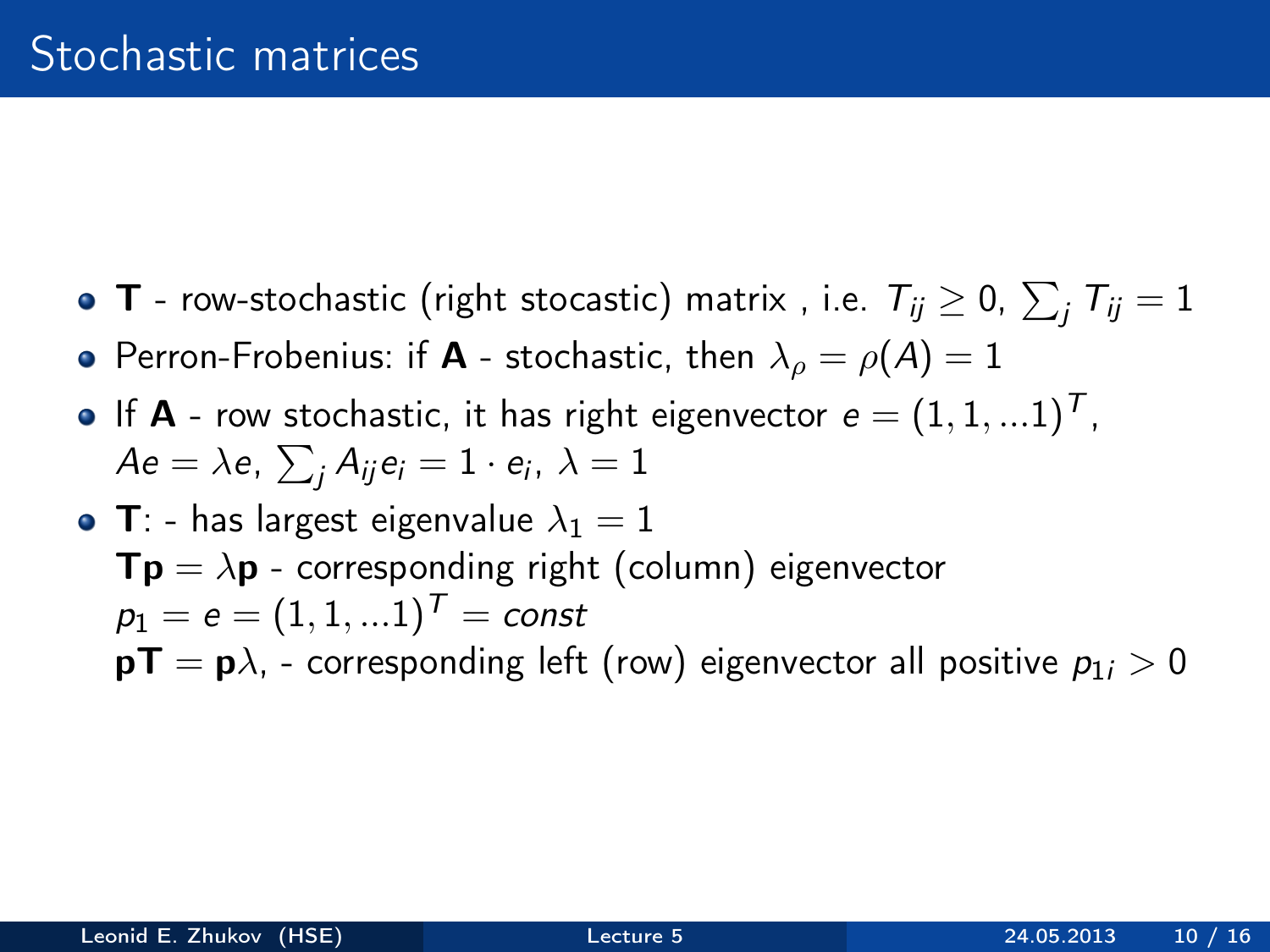• A graph is *aperiodic* if the greatest common divisor of the lengths of its cycles is one (there is no integer  $k > 1$  that divides the length of every cycle of the graph)



• Convergence: stongly connected and aperiodic graph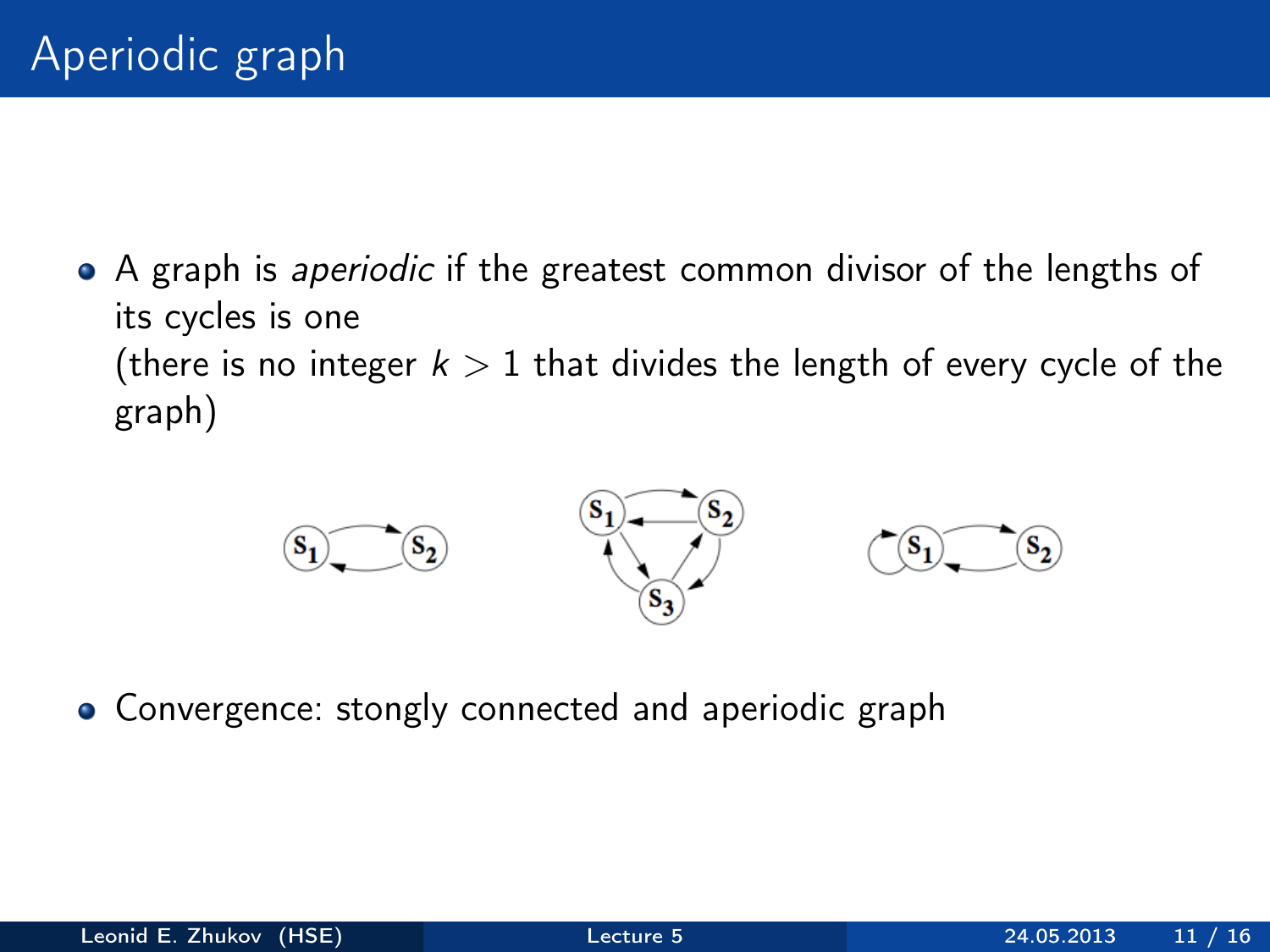# Limiting belief

$$
p(t) = Tp(t-1), t \to \infty, p(t) \to p^{\infty}
$$
  

$$
p^{\infty} = Tp^{\infty}, \lambda_1 = 1, p^{\infty} = \begin{pmatrix} c \\ \cdots \\ c \end{pmatrix}
$$
  

$$
p^{\infty} = \lim_{t \to \infty} T^t p(0),
$$

$$
\rho^{\infty} = \begin{pmatrix} c \\ \dots \\ c \end{pmatrix} = \begin{pmatrix} T_{11} & \dots & T_{1n} \\ \dots & \dots & \dots \\ T_{n1} & \dots & T_{nn} \end{pmatrix}^{t} \begin{pmatrix} p_1(0) \\ \dots \\ p_n(0) \end{pmatrix}
$$
  
\n
$$
\lim_{t \to \infty} \begin{pmatrix} T_{11} & \dots & T_{1n} \\ \dots & \dots & \dots \\ T_{n1} & \dots & T_{nn} \end{pmatrix}^{t} = \begin{pmatrix} s_1 & s_2 & \dots & s_n \\ s_1 & s_2 & \dots & s_n \\ s_1 & s_2 & \dots & s_n \end{pmatrix} = S = \begin{pmatrix} \vec{s} \\ \vec{s} \\ \vec{s} \end{pmatrix}
$$
  
\n
$$
\begin{pmatrix} 1/3 & 1/3 & 1/3 \\ 1/2 & 1/2 & 0 \\ 0 & 1/4 & 3/4 \end{pmatrix}^{20} = \begin{pmatrix} 0.27 & 0.36 & 0.36 \\ 0.27 & 0.36 & 0.36 \\ 0.27 & 0.36 & 0.36 \end{pmatrix}
$$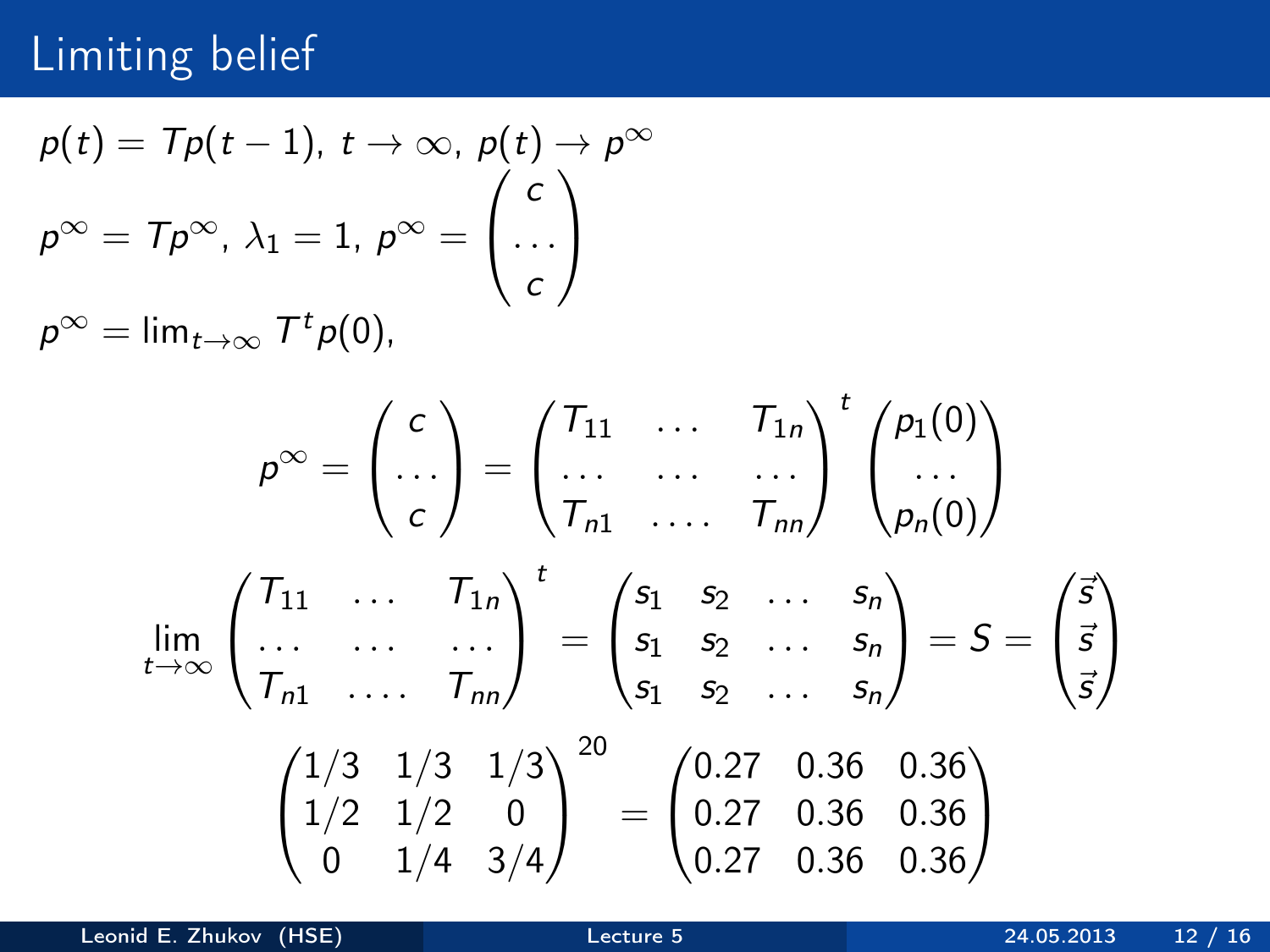## Social influence

$$
\begin{aligned}\n\bullet \ \rho^{\infty} &= \lim_{t \to \infty} \mathcal{T}^t \rho(0) = Sp(0) \\
\rho^{\infty} &= \lim_{t \to \infty} \mathcal{T}^t \rho(1) = \lim_{t \to \infty} \mathcal{T}^t \mathcal{T} \rho(0) = ST \rho(0) \\
(S - ST) \rho(0) &= 0, \quad S = ST, \quad \begin{pmatrix} \vec{s} \\ \vec{s} \\ \vec{s} \end{pmatrix} = \begin{pmatrix} \vec{s} \\ \vec{s} \\ \vec{s} \end{pmatrix} \mathcal{T}\n\end{aligned}
$$

$$
\bullet
$$
 s - left eigenvector  $T$ 

$$
\vec{s} = \vec{s} \cdot T
$$

• Influence

$$
p^{\infty}=\vec{s}\cdot p(0)=\sum_i s_i p_i(0)
$$

- $\vec{s} = (0.27, 0.36, 0.36)$
- Eigenvector centrality

$$
A^T p = p
$$

$$
\vec{p}A = \vec{p}
$$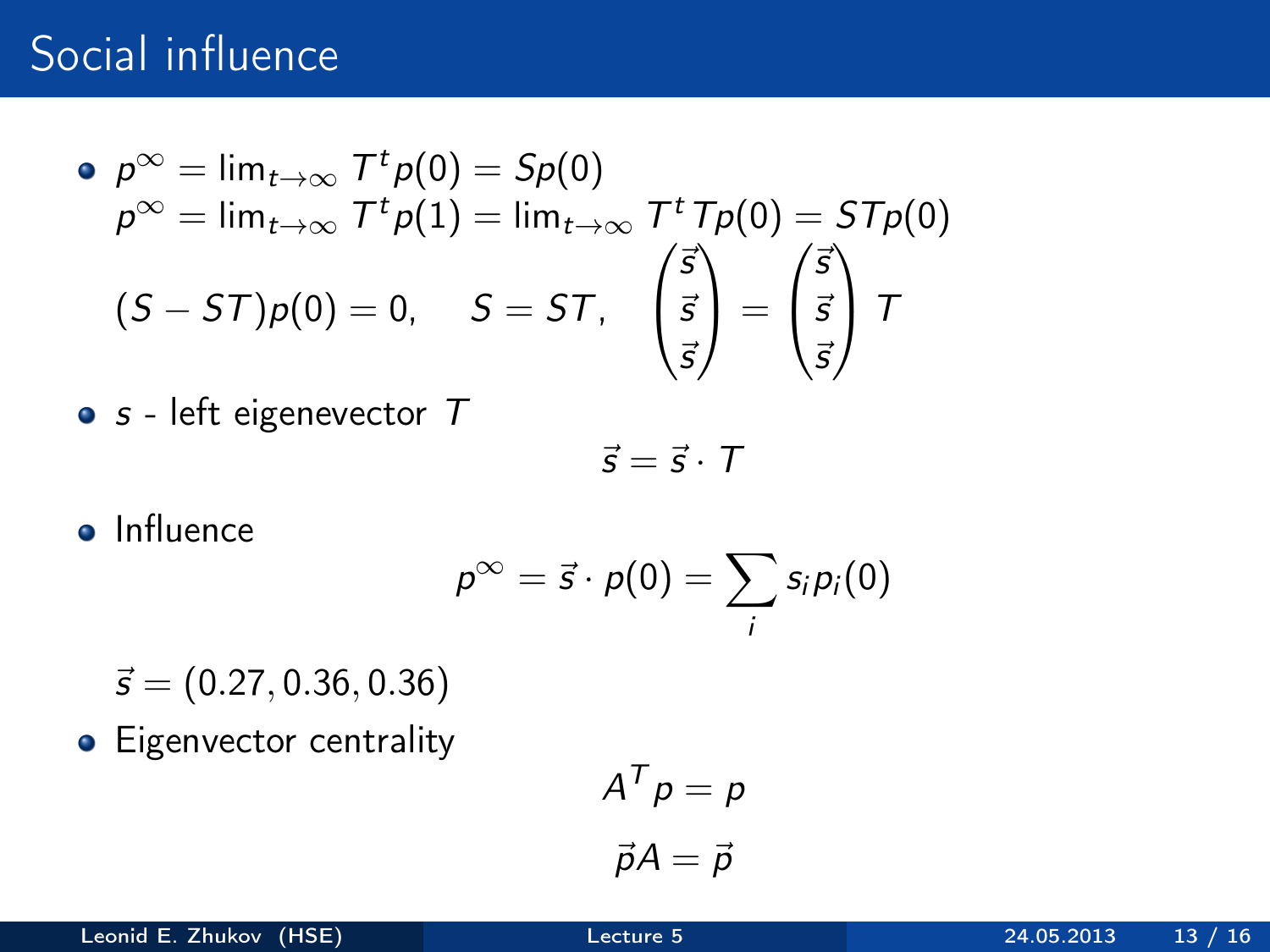### Closed sets

 $\bullet$  A set of nodes C is called a *closed set* if there is no direct link from the node in C to the node outside C (there is no  $i \in C$  and  $j \notin C$ such that  $T_{ii} > 0$ )



- $\bullet$  T is convergent if and only if every set of nodes that is strongly connected and closed is aperiodic
- Every strongly connected closed and aperiodic set will reach own consensus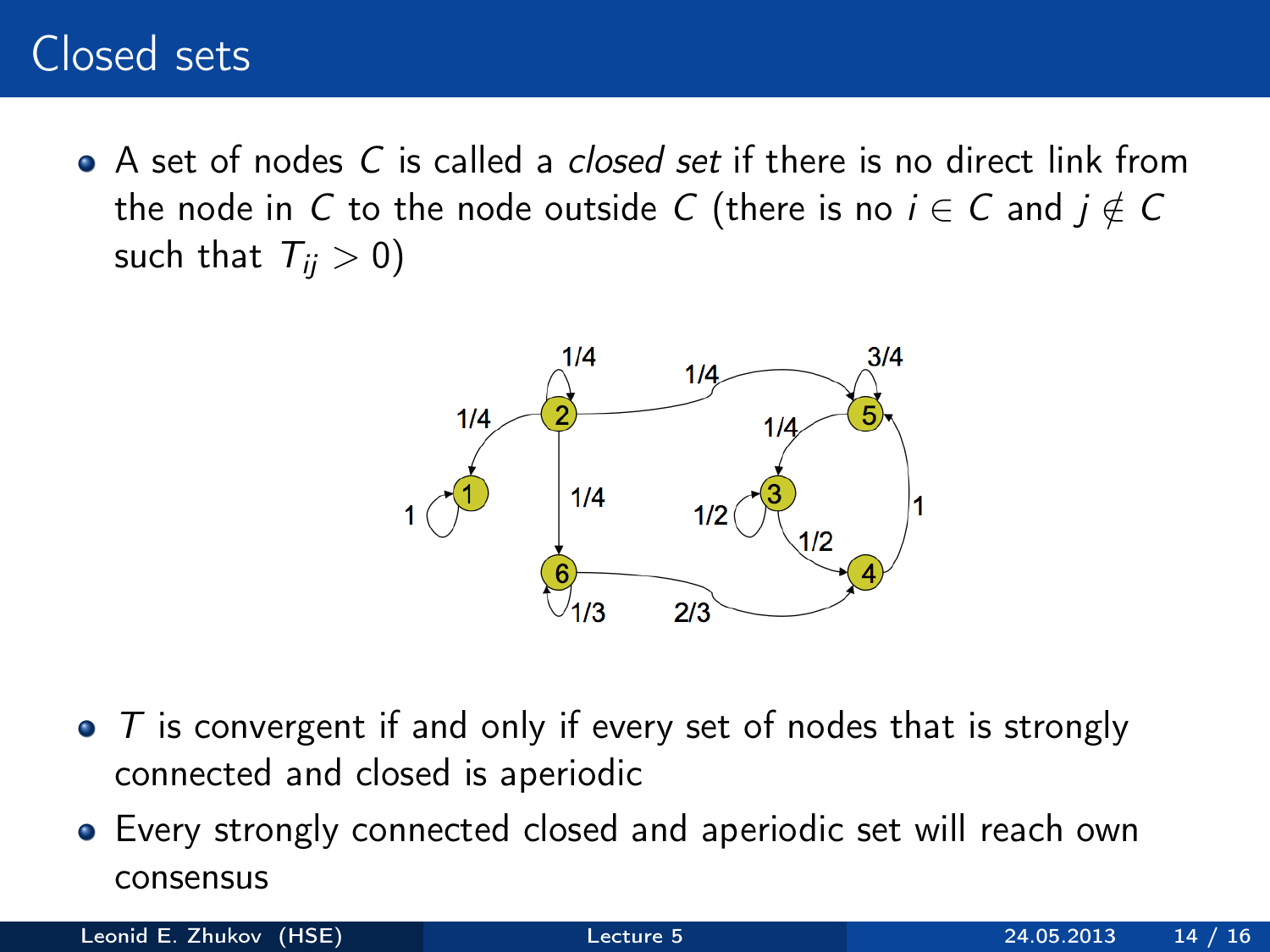• Time-varying updates:

$$
\rho(t) = \left[ (1-\lambda(t))l + \lambda(t)\,\hat{\mathcal{T}} \right]\rho(t-1)
$$

• Time-varying weights on own beliefs:

$$
p(t) = D \hat{\mathcal{T}} p(t-1) + (I - D)p(0)
$$

**Similar beliefs:** 

$$
T_{ij}(p(t)) = \left\{ \begin{array}{ll} \frac{1}{n_i(p(t))}, & |p_i(t) - p_j(t)| < d, n_i = \#\{k : |p_i - p_k| < d\} \\ 0, & \text{otherwise} \end{array} \right.
$$

**o** Close beliefs:

$$
T_{ij}(p(t)) = \frac{e^{-\gamma_{ij}|p_i(t)-p_j(t)|}}{\sum_k e^{-\gamma_{ik}|p_i(t)-p_k(t)|}}
$$